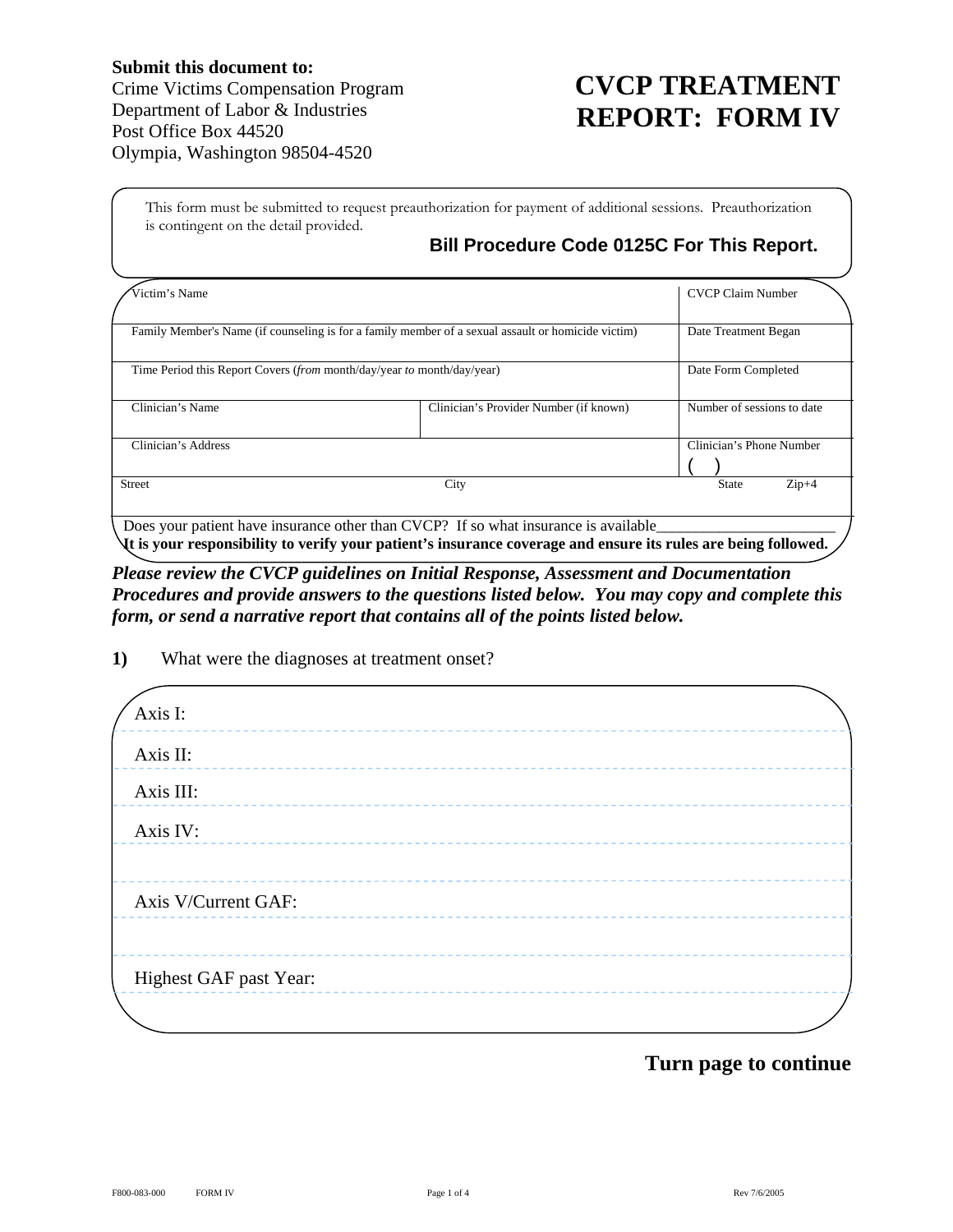| Axis I:                | ----------- |  |  |
|------------------------|-------------|--|--|
| Axis II:               |             |  |  |
| Axis III:              |             |  |  |
| Axis IV:               |             |  |  |
|                        |             |  |  |
| Axis V/ Current GAF:   |             |  |  |
|                        |             |  |  |
| Highest GAF past year: |             |  |  |
|                        |             |  |  |

**3)** Request for extended sessions *(Complete either A, B or C, whichever is applicable)*

| A. | Substantial progress toward treatment goals has been made.                                                       |
|----|------------------------------------------------------------------------------------------------------------------|
|    | Explain:                                                                                                         |
|    |                                                                                                                  |
|    |                                                                                                                  |
|    |                                                                                                                  |
|    |                                                                                                                  |
|    |                                                                                                                  |
|    |                                                                                                                  |
|    |                                                                                                                  |
|    |                                                                                                                  |
|    |                                                                                                                  |
|    | Please explain the proposed plan for treatment and number of sessions you are requesting. Please also list       |
|    | who, in addition to the victim, you expect to include in treatment sessions e.g., parent(s), significant others. |
|    |                                                                                                                  |
|    |                                                                                                                  |
|    |                                                                                                                  |
|    |                                                                                                                  |
|    |                                                                                                                  |
|    |                                                                                                                  |
|    |                                                                                                                  |

## **Turn page to continue**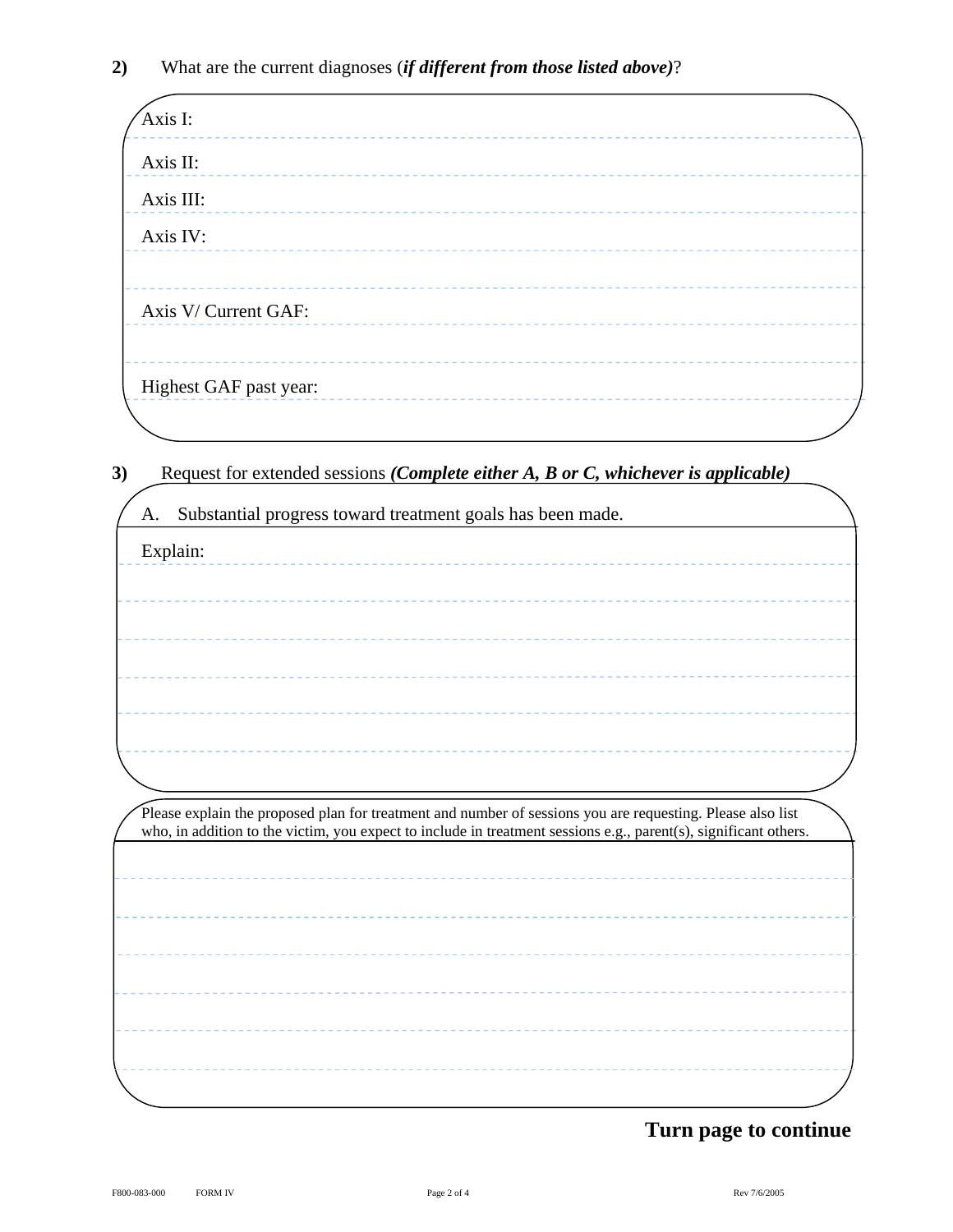| Please explain the proposed plan for treatment and number of sessions you are requesting. Please also list       |
|------------------------------------------------------------------------------------------------------------------|
| who, in addition to the victim, you expect to include in treatment sessions e.g., parent(s), significant others. |
|                                                                                                                  |
|                                                                                                                  |
|                                                                                                                  |
|                                                                                                                  |
|                                                                                                                  |
|                                                                                                                  |
|                                                                                                                  |
|                                                                                                                  |
|                                                                                                                  |
|                                                                                                                  |
|                                                                                                                  |
|                                                                                                                  |
|                                                                                                                  |
|                                                                                                                  |

**Turn page to continue**